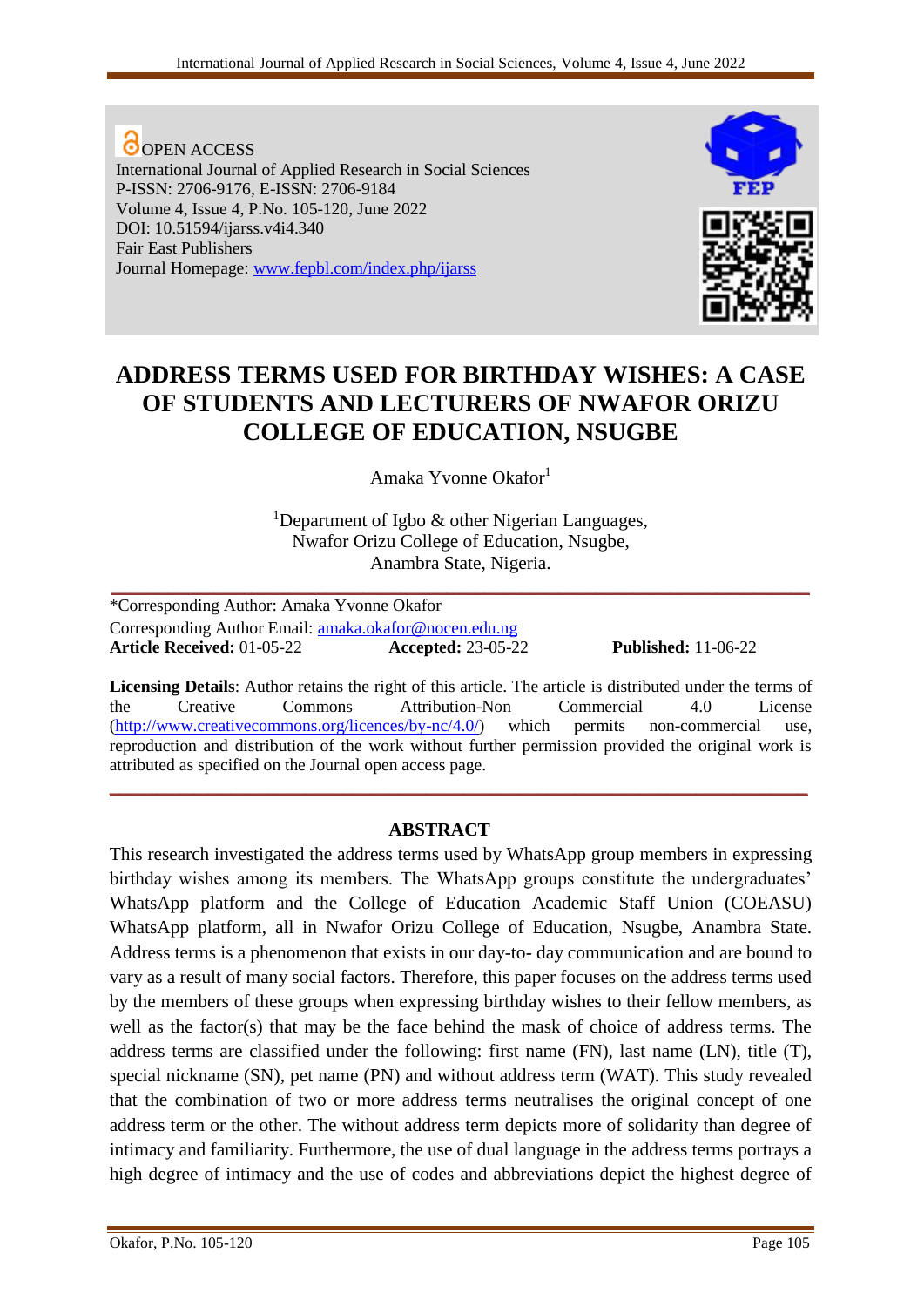intimacy between the addresser and the celebrant or addressee. Finally, this simply means that the context in which an address term is used and the combinations of other address terms can neutralise the concept of a particular address term. Also, some address terms are status specific and the proposition of Wardhaugh (2010) that title (T) is the least intimate address term does not hold water in this paper, instead, it is without address term (WAT).

**Keywords:** Address Terms, Birthday Wishes, Students, Lecturers, Whatsapp Group.

# **INTRODUCTION**

**\_\_\_\_\_\_\_\_\_\_\_\_\_\_\_\_\_\_\_\_\_\_\_\_\_\_\_\_\_\_\_\_\_\_\_\_\_\_\_\_\_\_\_\_\_\_\_\_\_\_\_\_\_\_\_\_\_\_\_\_\_\_\_\_\_\_\_\_\_\_\_\_\_\_\_**

Language is the most important tool used by people to communicate with one another in their day-to-day activities. Through communication people can easily share their thoughts and feelings. Furthermore, relationships can be built through the use of communication. In the light of all the above mentioned, to communicate effectively is not as easy as it seems because there are expressions by an addresser, ordinarily that do not seem to threaten, but factors like profession, age, or gender of the addressee may make the expression threatening. As a result, successful communication requires that both the addresser and the addressee comprehend each other's ideas, feelings, and desires. In addition, there are styles that are used in every contact to avoid friction or a breakdown in communication, whether it is face to face, over the phone or the internet, in an interview, or in teaching. The usage of address phrases is one of the styles. The way individuals call or address someone else is known as address phrases. According to Wardhaugh (2010, p. 275), individuals address others in a variety of ways, including using titles, first names, last names, nicknames, a mix of all of these, or nothing at all. Most of the time, the choice of address phrases is completely determined by the connection between the addresser and the addressee, which can be impacted by social characteristics such as gender, age, familial relationship, occupational hierarchy, race, degree of closeness, and other considerations.

Every address phrase represents the addresser's, addressee's, or their relationship's social characteristics. For instance, when a student is with his/her friends, he/she uses words like ''shock me ooo, awesome, guy and baby gal. However, when he/she speaks to his/her lecturer, he/she consciously makes an effort to use words that sound appropriate to his/her lecturer such as ''nice, sir, mum and ma''. The same thing applies when it comes to written aspects of communication. If he/she writes a text message to a friend, he/she knows he can use abbreviations like ''lol''. Conversely, if he/she writes an email or chats with a lecturer, he/she knows that ''lol'' is not right in the context of the relationship. Therefore, there is a norm to every type of conversion between two individuals. Furthermore, because language cannot be divorced from the culture in which it exists, each language has its unique manner of utilizing address phrases. People who do not belong to the same culture will struggle to comprehend the basic principles for using other languages' addressing phrases.

When we talk, we frequently make a variety of decisions, including what we want to say, how we want to express it, and which sentence patterns, words, and sounds best fit the what and how. What we say is only as essential as how we express ourselves. That is, the choice of words and how they are used are inextricably linked. According to Wardhaugh (2010), the way a speaker addresses the hearer portrays the interpersonal relationship between them. Ways of looking at this relationship can be through the use of pronouns which are language specific; for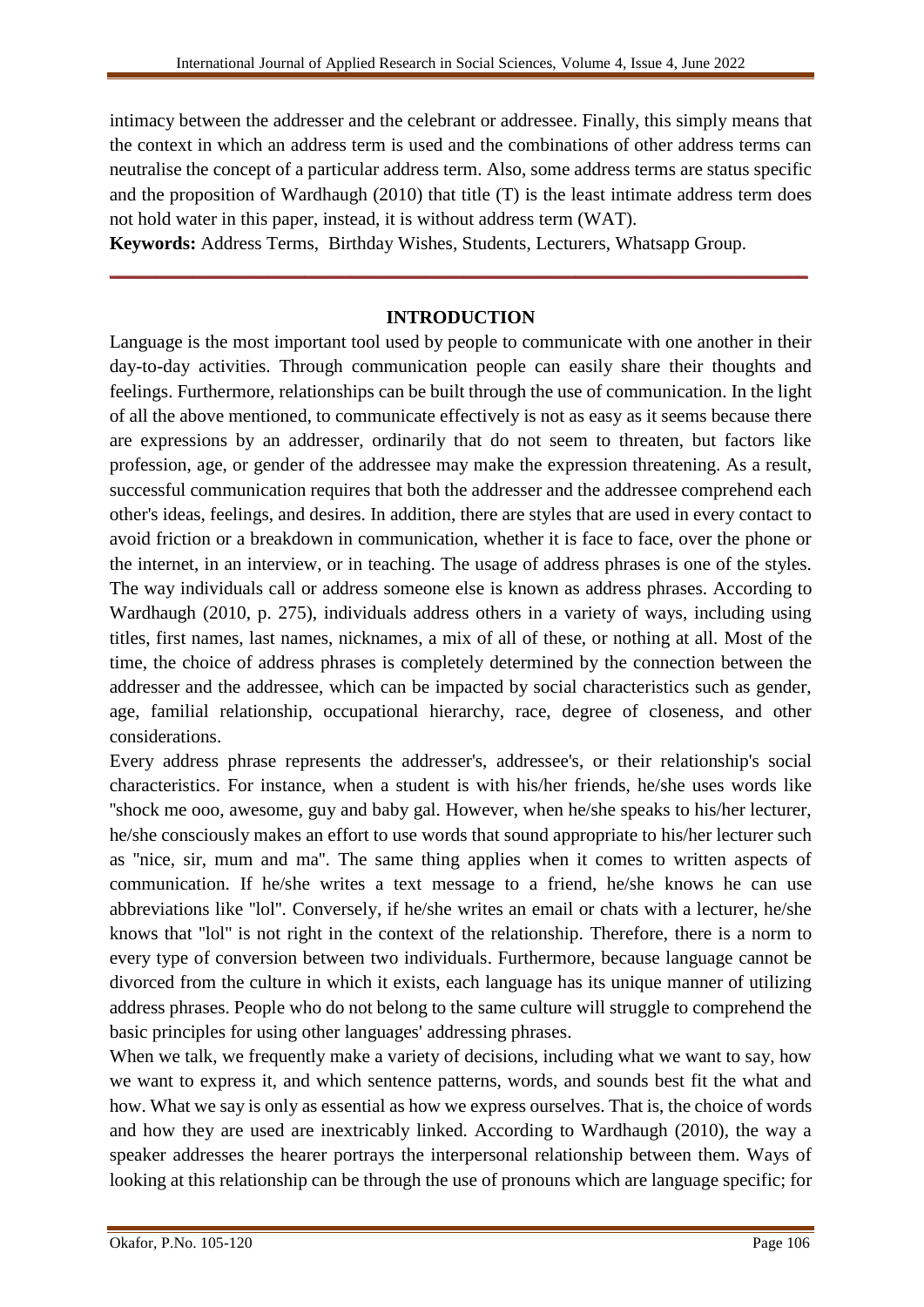instance, in a language like French, the use of the pronoun tu-vous (T/V) when addressing people portrays the relationship distinction between the addresser and the addressee. The use of 'singular you' **tu** (T) shows the familiarity between the addresser and the addressee while the use of the 'plural you' **vous** (V) portrays politeness. Also, naming and other address terms which are the crux of this work and the employment of politeness markers are among the ways one can mirror the interpersonal relationship that exists between the addresser and the addressee. In summation, in every conversation between two or more people, there must be the presence of an address term. Therefore in this work we are looking at various ways different WhatsApp groups: undergraduates of the department of Igbo and other Nigerian Languages and COEASU lecturers of Nwafor Orizu College of Education, Nsugbe express birthday wishes to the members of their group chats, bringing out different address terms that exist in each group and the social factor(s) that result to each address term.

### **RELATED LITERATURE**

Language remains the most significant instrument in communication, whether it is verbal or nonverbal, and address terms are one of the kinds of language. According to Mufwene (2001, p.1), language is a style of communicating, and each language has its own set of norms. This implies that even in the way they employ their address phrases, one language may differ from another. Widdowson (1996, p.8) repeats this sentiment, stating that the language of one group will differ from that of another. Because language is human and inseparable from humans, understanding how to communicate with others via the use of language and its laws is essential. To have an effective communication, the addresser must be competent in the language of communication in use. As a result, Saville-(2003, Troike's p.18) perspective on communication competence asserts that communicative competence necessitates an awareness of language code and how to use it effectively in certain settings. They also believe that communicative competence encompasses how people regulate their speaking behaviors by recognizing social contexts, such as knowing when to talk or keep silent and how to communicate with others of varied rank and positions. Being at home with these rules will facilitate a good conversation between two or more people in different modes of communication. This proposition brings to light the use of address terms in the society because knowing when and how to use a particular address term shows competence in the use of a language as well as facilitates communication. The address phrase, according to Hudson (2001, p.114), is another instrument for showing civility. For example, in solidarity politeness, which is the respect we acquire from others for the sort of person we are, our behavior, and our ideals, there are specific affection address phrases that come with it, such as mate sweetie, sweetheart, and in certain situations, First Name

(FN) such as Charlie, Steven. When it comes to demonstrating authority politeness, which involves honoring someone's right, phrases like sir and please are frequently utilized. Furthermore, according to Holmes (2013, p.162), gender is one of the characteristics that influences the address term(s) used on an addressee. She backed up her claim with an example from Bengali culture, where a younger person should not address a superior by their first name. A wife cannot use her husband's first name since she is his subordinate.

People utilize language as a means of communication in social life, which includes the usage of numerous social media platforms such as WhatsApp, Instagram, Facebook, and Twitter, among others. Language is used to organize and sustain connections with others. It's crucial to remember that the reason individuals communicate has an impact on how they communicate.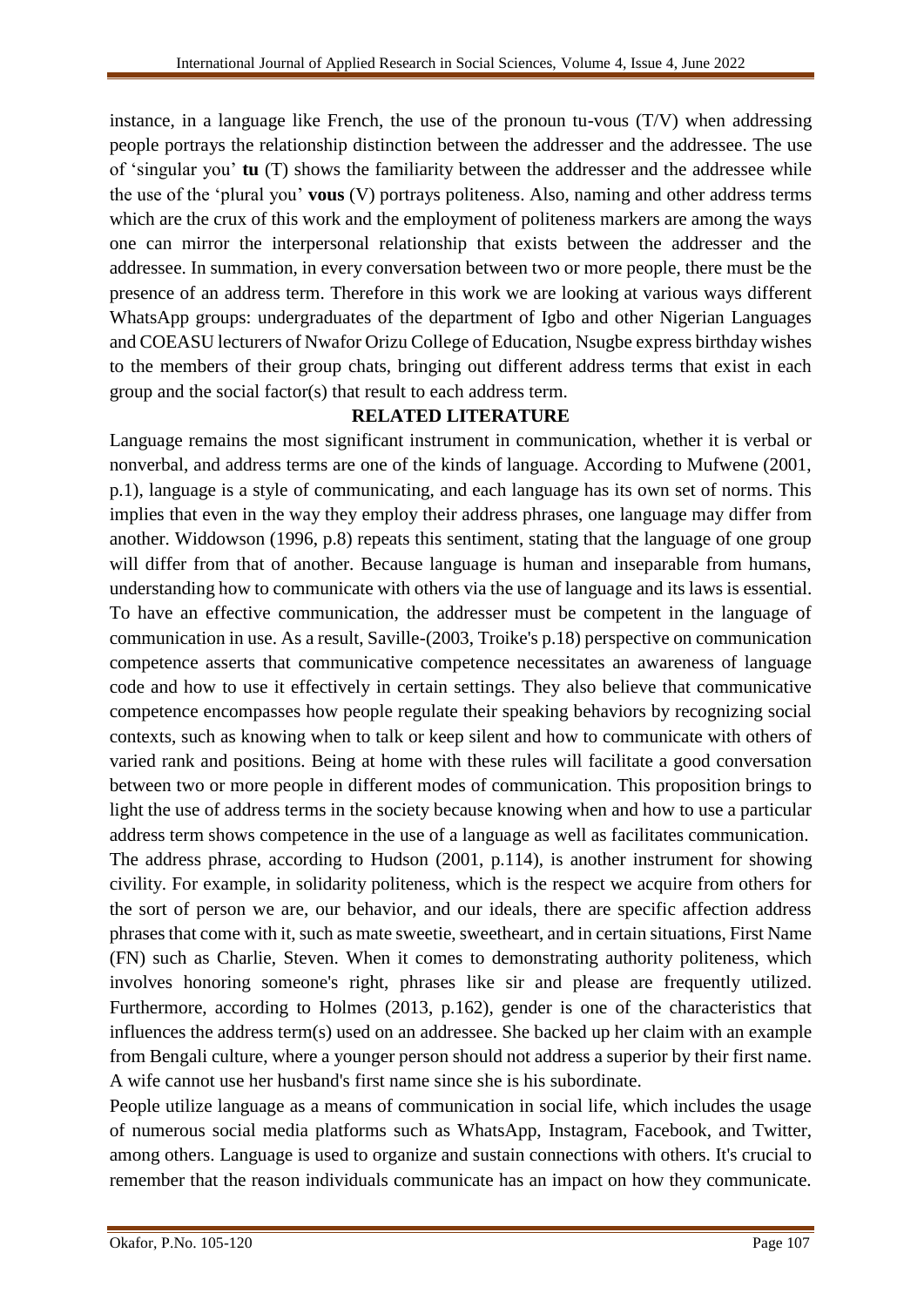Furthermore, each community has its own method of communicating, which includes the right usage of address phrases. Robinson (in Wardhaugh 2010, p.291) proposes that some distinctions are made to define how individuals approach one another, particularly those who have made significant contributions to society. People of so many achievements are seen much in institutions of higher learning and one of our populations of study is among people of this class. In such societies like Nwafor Orizu College of Education, Nsugbe, they used basic forms of address terms in expressing birthday wishes which will be seen later in this work.

Different forms of language are used to communicate amongst individuals. The conversation's setting influences the language used, which might be professional or casual. People integrate their social identity in their conversation, whether consciously or unintentionally. Furthermore, people from various civilizations will have their unique addressing techniques, which include address phrases. There are many different sorts of address phrases that people might use to address others. Someone like Chaika (1982, pp.47-50) opines that address terms consist of the following: first name (FN), title plus last name (TLN), title only (T), and last name (LN). Special nicknames (SN) are also often used among close friends. Echoing the above position, Wardhaugh (2010, p.281) is of the view that address terms consist of the following types: first name (FN), title plus last name (TLN), by a nickname, by a combination of these, or by nothing at all.

In that titles frequently denote positions and vocations, such as colonel, doctor, or waiter, address by title is the least intimate form of address words (Wardhaugh 2010, p.282). There is no 'personal' stuff in them. This might just indicate that doctor Smith and doctor alone are more intimate. Knowing and utilizing another's first name is an indication of substantial closeness or at least of a desired intimacy. Using a nickname or pet name conveys even more closeness. Asymmetry in the usage of names and address phrases is frequently a sign of power imbalances. Sally and John, for example, are likely to be schoolchildren, while Miss or Mr. Smith are likely to be instructors. White people have been known to utilize name and addressing to put black people in their place. As a result, black guys are referred to as "boys." For example, in a southern town in the United States, a dialogue between a black physician, Doctor Poussaint, and a white police officer:

'What's your name, boy?' the policeman asked…..

'Dr Poussaint. I'm a physician.'

'What's your first name, boy?'

'Alvin.'

Looking at what goes into addressing someone, it appears that a variety of social variables influence the choice of each address term: the situation; the other's social status or rank; gender; age; family relationship; occupational hierarchy; transactional status (a service encounter, a doctor-patient relationship, a priest-penitent relationship, or a lecturer-student relationship); race; or the degree of intimacy used to depict politeness. People may use more than one form of address phrase in their daily lives. These considerations have a significant impact on type selection. One of the social elements that might influence people's use of specific sorts of address phrases is the occasion.

Ugorji (2009) focuses on address phrases within the Igbo family in order to examine politeness tactics in the Igbo language. It looks at how address forms are utilized in politeness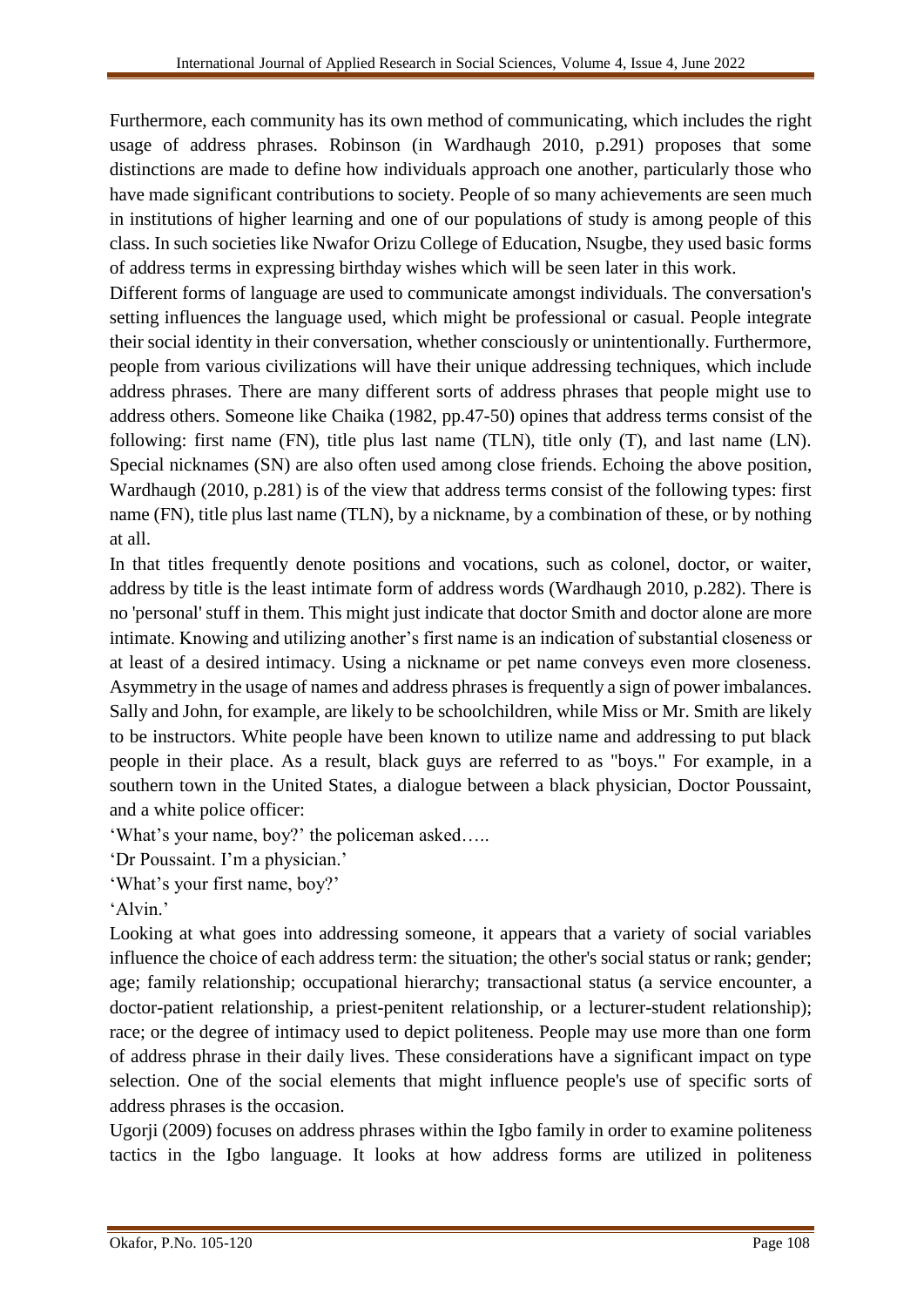negotiations, and how the schemes are driven by social ties, which are dominated by age. The following are examples of appellations used in Mbieri and other central Igbo communities:

*a) dee/deede (Chukwuma)*

*b) daa/ daada (Nkechi)*

(Ugorji,2009,p.56)The Umuahia and Mbaise dialect communities frequently use examples (a) and (b). Chukwuma is a typical male name, whereas Nkechi is a typical female name in the aforementioned statistics. If the speaker does not know the person's name, he may be addressed as dee or daa if he is regarded to be older than the speaker. When the hearer is far away or not paying attention, it is often used as a vocative to summon or call attention. When the speaker calls the hearer with appellation (a) or (b), which might be interpreted as a stronger sense of respect or reverence, as in the case of siblings, and the speaker is younger. That is, *daa* or *dee* plus first name mark respect while *daa* or *dee* without name marks deference at the family level. When this expression takes place, the hearer responds with first name or some affective words like *nwune* (*m*).

Another social factor that facilitates the use of address terms is status. Ugorji (2009) claims that for status, certain honorific epithets or respect forms appear productive. He buttressed his argument with the following examples:

a) *Nna anyị / m ukwu* master/boss

b) *Nne anyị /m ukwu* mistress/boss

These honorific terms appear to show esteem for status or authority rather than age, to indicate respect or reverence; yet, derivations from father and mother figures may place them with age rather than power or authority. In other words, as *nna* and *nne* contained in the honorifics contain the information of 'parent', the reference to parents as a possible source of items may not be devoid of age considerations except when in colloquial use by peers. Therefore, when *'nne'* which stands for mother is used outside the biological context of mother it becomes a mark of affection or endearment and are largely derivable with semantic adjustments made to their more basic conception. For instance, it can be suffixed to a male or female name like Ugonne or Ugonna. As an address form that marks affection it includes *nwanne m, nna m,* etc. the latter stands for 'my dear'. Also, a woman may not call her husband by name but refers to him and addresses him simply as *nna anyị* 'our father'.

As a general rule, children do not address their parents by their first names. This has to do with age and social standing, and it reinforces the argument that language rules are significant even in informal, close, or so interactions. The forms listed below are appropriate:

*Mpa/papa/dad/daddie* 'father'

*Mma/mama/mum/mummie* 'mother' (Ugorji, 2009:60)

With the increase in urbanization however, *daddie* and *mummie* are taking the place of "papa" and "mama". As a result, Ugorji (2009) believes that family peace is formed and maintained by coordinating respect with age and relative social standing within the community of study.

Ventalia & Jusmaya (2020) aim at analysing the type of address terms in WhatsApp group of Putera Batam University Justice League (2017) movie and the reason for the use of each of the address term. In this descriptive qualitative research, data was collected using observational method non-participatory technique. The data was analyzed by applying the theory of Wardaugh (2010). The results portray the following: 8 data were found in first name (FN) Man, Alfred, Diana, Barry, Howard, Silas, Bruce, Victor, 2 data were in the last name (LN) in Allen,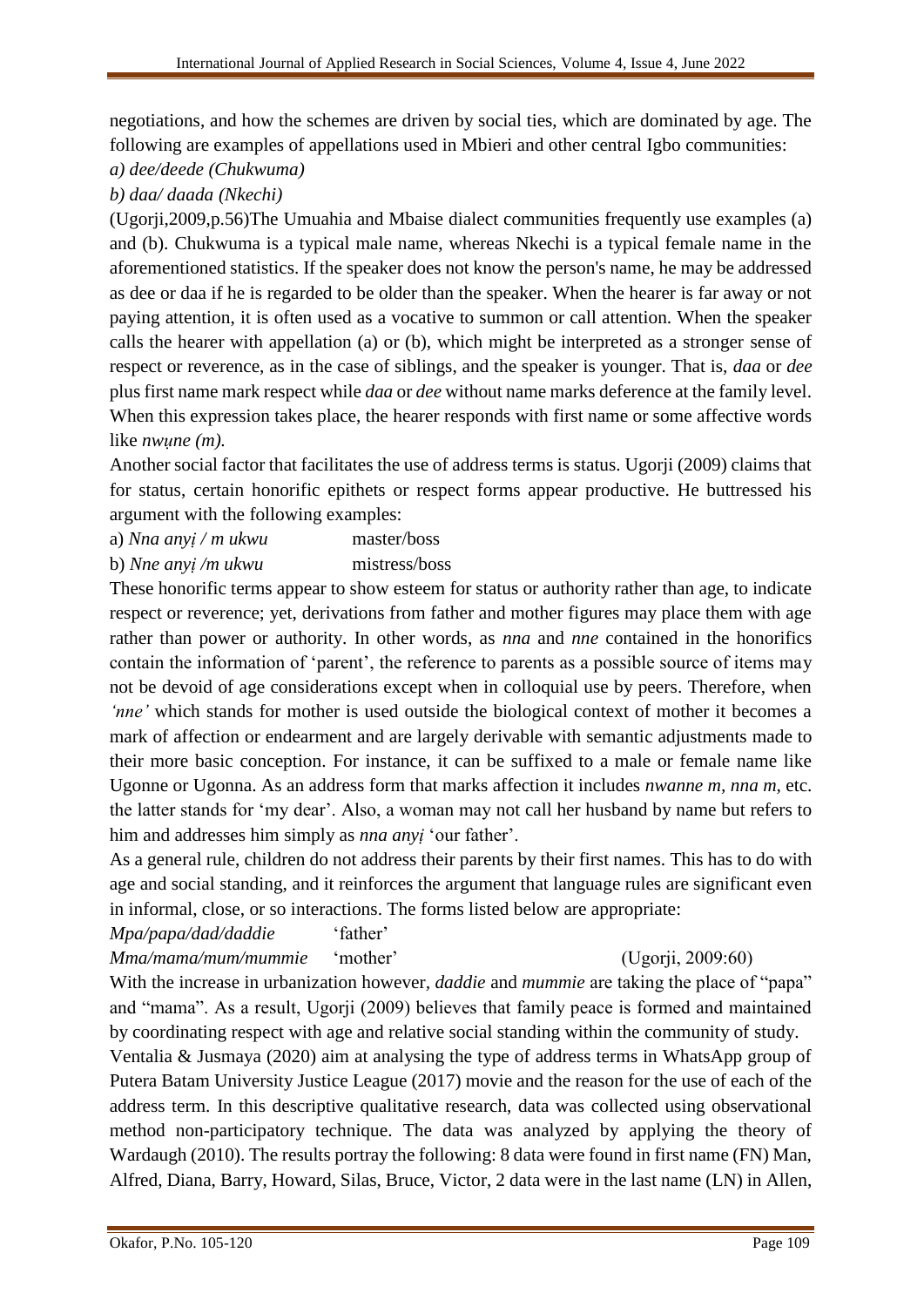Lane, 2 data were also in title (T) as in Queen, Soldiers, 1 data was also in title plus last name (TLN) Ms. Prince, 4 data in pet name (PN) in Aquaman, Batman, Cyborg, Superman and 3 data in kinship term (KT) in Dad, Mother, Child. The reasons for the choice of address term and their examples are as follow : 12 data in intimacy as in Ma, Children, Diana, Man, Victor, Arthur, Barry, Alfred, guys, Bruce, Mom, Superman, 5 data in power differential as in Mr. Wilson, Master Wayne, ma'am, insects, Luthor and 3 data in equality as in Clark, Steppenwolf and Kal-El. Based on the results, it is said that first name (FN) is the most found type of address term and intimacy is the most in reason of address term.

Salihu researched the choosing, changes, and gender difference linguistics style of using names in a Hausa society (2014). She believes that in Hausa society, a person's name is established by the circumstances surrounding or prevailing at the moment of birth, such as the child's physical attributes, life achievements, and other qualities. Proper names, nicknames, titles, pronouns, and prefixes are widely used to depict cultural values and changes across time. Personal names, titles, pronouns, descriptive phrases, affection names, multiple names, kinship terms, adoptives, zero words, and semantic extensions are among the nine categories she investigates in Hausa address patterns. According to her research, the term "address" has a certain meaning for specific persons and under specific circumstances. The importance of supremacy and civility was demonstrated by the richness and frequency with which honorifics and titles were used in Hausa. The Hausa address system is notable for its excellent, respectful, and modest contact. The usage of kinship address phrases is another distinguishing element of Hausa language. That is, Hausa is discovered to be extremely reliant on family relationships; this is especially noticeable when addressing non-relatives in reverse or using kinship terminology. The sense of formality is a major aspect of Hausa culture, language, and address words in particular, due to restrictions on the use of personal names, pronominal, and the inclination to employ broad address terms such profession titles, honorifics, and terms of formality. As a result, Hausa interlocutors are likely to employ a variety of addressing tactics, which offer speakers with a wide choice of phrases with which to address their audience. Age, gender, personality, social standing, religious orientation, familial relationship, degree of respect, familiarity, formality, and closeness between the interlocutors all influence the use of a correct address phrase.

Bruns & Kranich (2021) focused their research on the usage of address phrases in British, American, and Indian English, as well as German, with a particular interest in recent modifications and a comparison of the situations in Germany, the United Kingdom, the United States, and India. Discourse completion tasks (DCTs) were used to verify the extent to which the existence or absence of hierarchical disparities between speaker and addressee influences linguistic choices. Interviews with younger and older informants from the UK and Germany on shifting hierarchies enhance this data. The objectives of the paper hinges on the following: if the situations vary with respect to power differences (P) between the interlocutors, if the situations vary based on the weight of imposition of the request (W) and if the situations portray a wide variety of different interlocutor-combinations.

According to the data, the address words differ fairly between different types of English and between English and German. The most evident finding is that Germans and Indian English speakers are more likely to employ formal variations  $TT + LN$ , as well as the formal address term Sir, than English speakers who prefer first names and other casual forms of address. The study also shows that in German professional life, the T- and V-variant of the address pronoun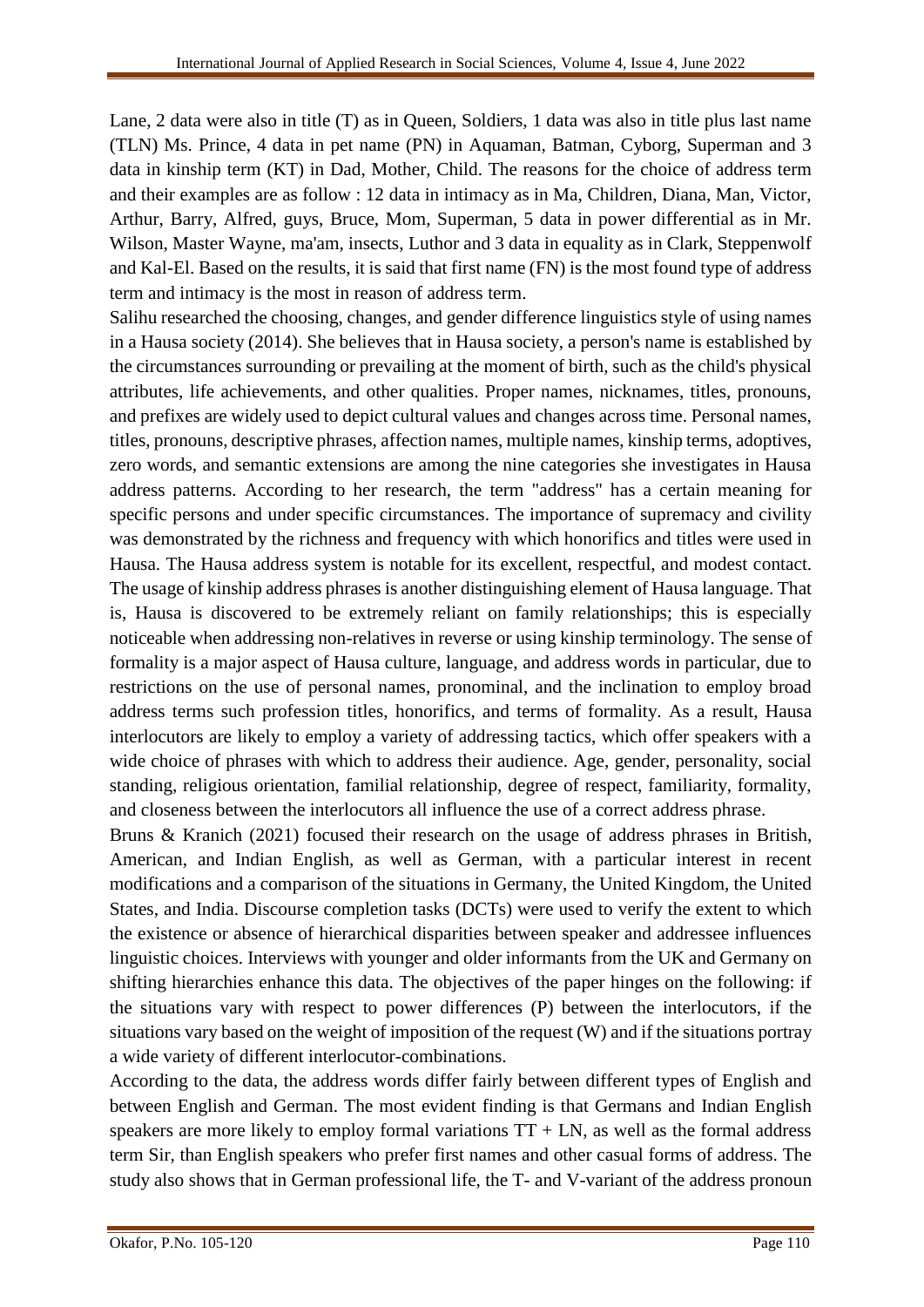is often used. Overall, the distinctions across the varieties and languages are due to varied formality preferences. For instance, American English speakers use more of informal terms of address, followed by British speakers. Then, both speakers of Indian English and of German use formal terms of address in situations where they interact professionally with interlocutors of a different hierarchical level, while the use of informal terms of address is reserved for friends, well-acquainted colleagues on the same level, neighbours, family members, and so on. Furthermore, the informal Attention Getters, especially *hey*, is often used by the younger generations across languages / varieties. Also, the formal and informal choice of address terms remains relatively stable between younger and older speakers of the same language and same variety, and this echo also for the choice of T/V-pronouns in German.

Awoonor-Aziaku (2021) opines that it is of utmost importance to consider the roles and communication of teachers and students in the classroom through the use of address terms. Therefore, the work steers towards finding the type of address and reference terms used in classroom discourse between lecturers and students of the University of Cape Coast in Ghana. The study was nipped on the following objectives: the types of address and reference terms used by lecturers and students during classroom discourse at the University of Cape Coast and how power/relationship influence the choice of the address and the reference terms. In order to arrive at the above stated goals, Awoonor-Aziaku (2021) sourced data from 150 participants of 120 students and 30 lecturers and instructors. The data were analysed using both qualitative and quantitative methods. The recorded lectures and the interviews were transcribed manually and were randomly selected and rechecked to make sure what is on the script tallies with the audio recordings and the field notes. From the finding, the study revealed that four main address terms honourific or title only, first name, title plus last name and zero address term (avoidance term) were used during classroom interactions between students of University of Cape Coast and their teaching staff. Furthermore, the address terms used by students to address their lecturers in the classroom are different from those used by lecturers for their students. The students most times address their lecturers using honourific or title only and zero address term. The use of first names and titles plus last names happens on rare cases. In the case of nonlecturers, the students address them without title or title plus last name. Lecturers on the other hand address their students mainly by their first names. Also the use of honourific or title only was due to the fact that in Ghana many students address their teachers with honourific from basic schools. Therefore, since they are used to this honorific term from their early stage of education, it becomes easier to use it even at a higher level of their education. In addition, the said reason why students avoid the use of terms, instead resort to the zero term is that sometimes, they do not know the lecturers' academic qualifications. The work also state that Ghanaian culture significantly influences the way individuals are addressed in Ghana and this extends also on how lecturers and students addressed one another in the classroom. That is, both the students and the teaching staff are aware of each other's face needs and are cautious about saving it. Therefore, they try as much as possible to use the best polite system that is available to them at any particular point in time.

In daily communication, the use of address terms is very common and natural to communicants which can be among family members or by people publicly. The wrong use of the terms may disturb the social relationship among the communicants. Furthermore, Dahlan (2018) states that address terms can also be used variously by the people coming from different cultures. To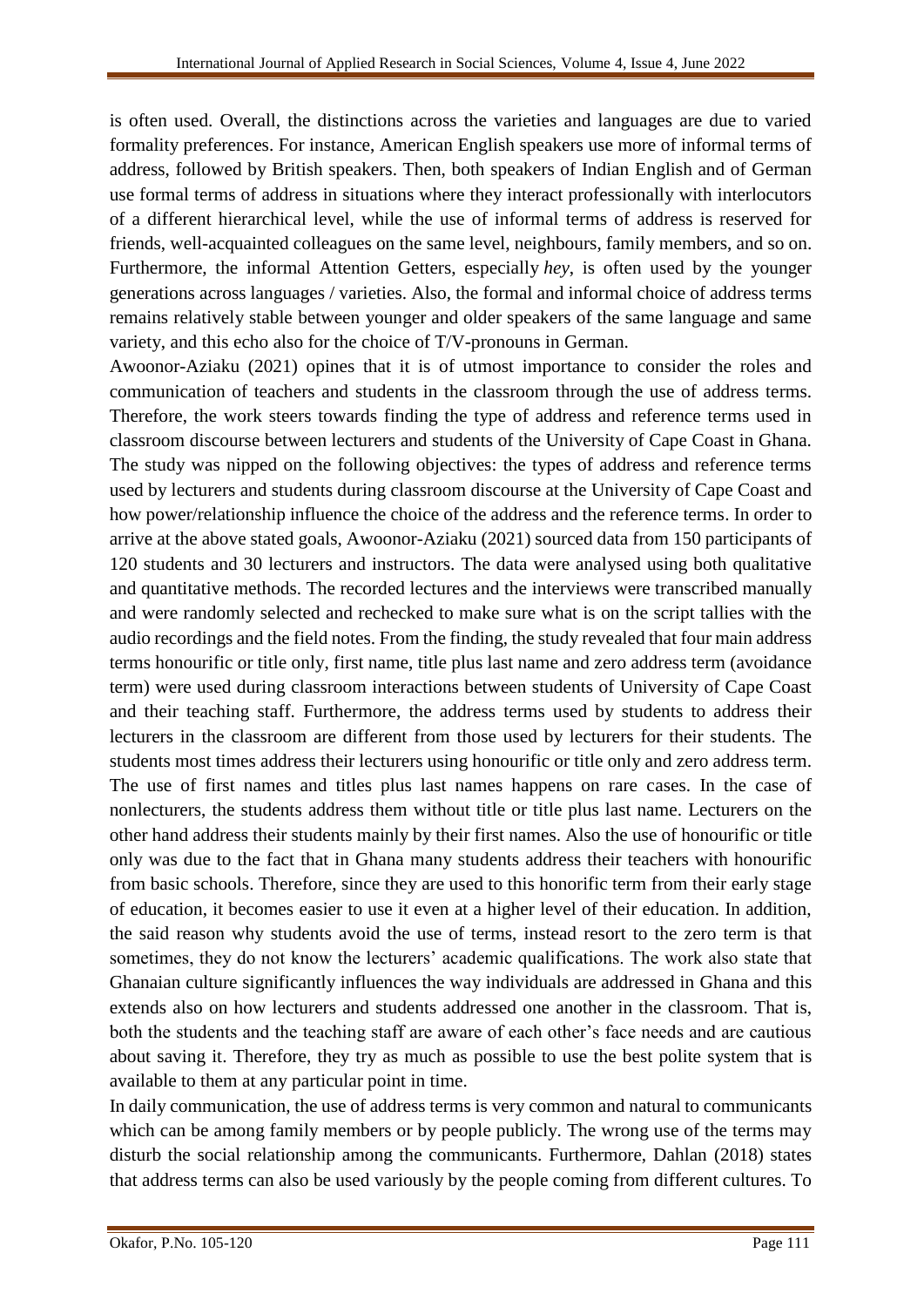prove this, sociopragmatic approach was used in which the characteristics of the users of address terms were also considered. In this descriptive qualitative analysis, the culture in terms of which the address terms were used was Javanese culture with some subcultures. In English and Indonesian cultures, the address terms were analyzed as a comparison with Javanese culture. The data of Javanese and Indonesian address terms were collected from the daily life and those of English were collected from written and electronic sources. The data were collected by using observation method, noting technique, and intuition technique. The findings show that there are a lot of address terms which are used very variously in Javanese, Indonesian, and English cultures. Regarding the characteristics of the address terms users, in family life, there are many specific address terms, while in public life, there are many generic address terms. In certain cases, there is no a clear cut of the use of the address terms in family life and in public life. Some address terms are used both in family life and in public life. Address terms are also used formally and informally and the factors influencing the use of the address terms are different kinship, age, education, religion knowledge, sex, different job occupation/position, different intimacy, social class, and the geographical group.

Zavitri, Machmoed & Sukmawaty (2018) study on address terms aim at revealing the use of address terms in English and Selayarese based on the situation and context of use as well as to understand the aspects that influence the use of address terms in both languages. They used descriptive qualitative approach for the study. In sourcing data for the study, those of the English language were sourced via some conversational events in some movies while those of Selayarese language were obtained from the participant observation, depth interview, and field notes. The findings of the study portray that the following address terms exist in the languages of study: pronouns, kinship terms, title and professional terms, religious terms, nobility terms, and terms of endearments. The difference between both languages is the presence of the nobility and teknonyms address terms which are visible only in Selayarese language. Furthermore, Selayarese uses certain address terms to refer to cousin and nephew or niece. Not minding the above mentioned distinction between the two languages as it relates to address terms, they both have some common address terms which are as follow: both languages use first name to call their mother, father, grandfather and grandmother and both languages applied endearments when addressing someone. From their collated data, they realised that the use of these address terms in English and Selayarese are as a result of factors like age difference, social situation which consist of formal and informal situation, social status which also consist of achieved and ascribed status and social distance or degree of intimacy.

Address terms is the study of different ways people are addressed and reason(s) for every choice made. Therefore, Rahmadani & Wahyuni (2018) in their research aimed to investigate types and functions of address terms used by people in *IPMK-SB "Kampar Students Studying in Padang*" within the view of Wardhaugh (2006) and Esmae'li (2011) theories about types and functions of address terms. Also, they used descriptive qualitative approach supported by quantitative for this study. In their findings, four out of seven types of address terms stated by Wardhaugh were used by IPMK-SB. They are special nickname, kinship terms, pet name and title only. The biggest percentage goes to kinship terms (55.38%) followed by special nickname (37.95%), and pet name (4.62%). The smallest percentage goes to title only (2.05%). Then, for the functions, the writer found five functions of address terms based on Esmae'li and Wardhaugh theories. They were attract people attention, show intimacy, show politeness, show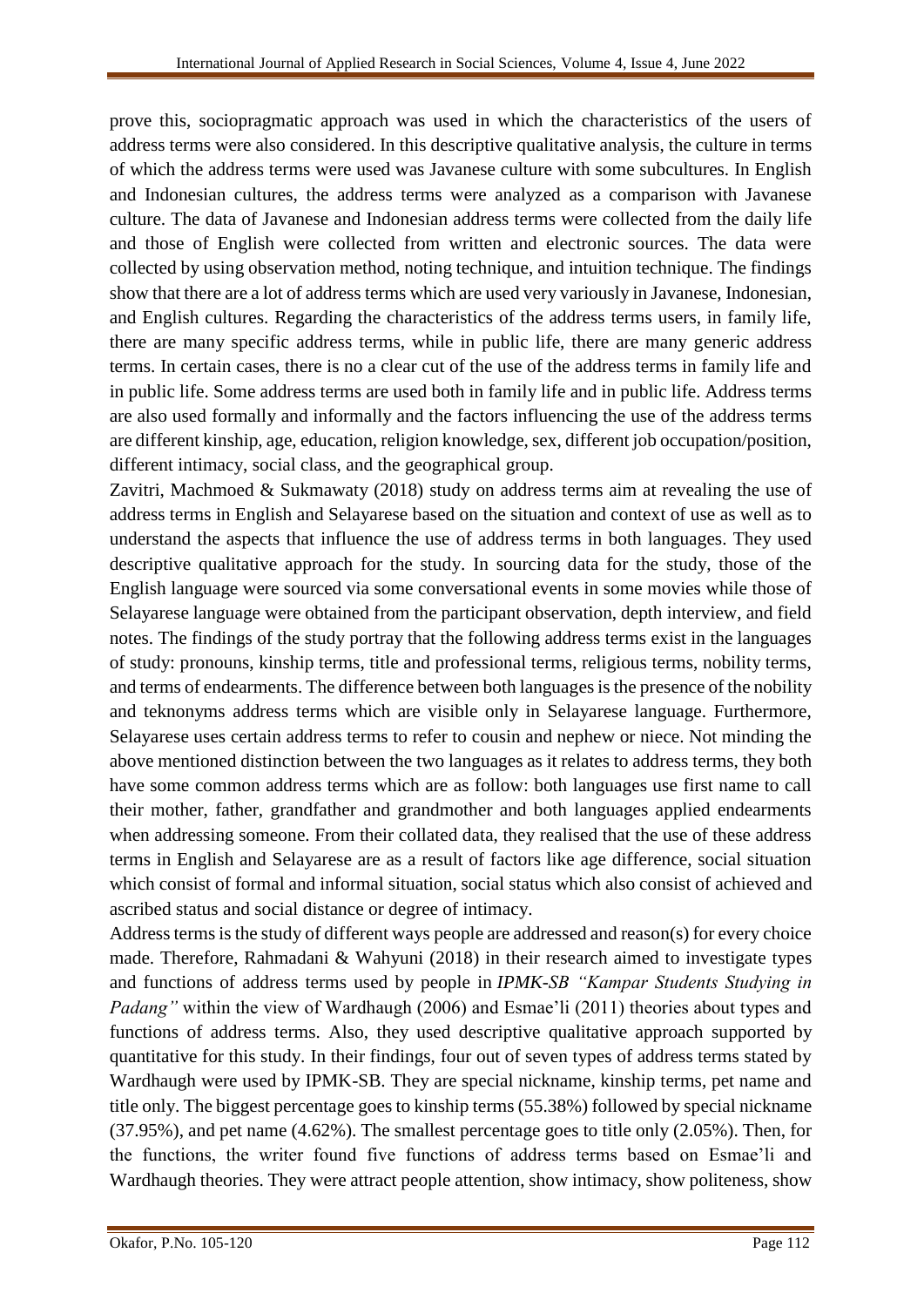power differential, and reflect identity. The first dominant function of address term was show intimacy (47.69%), followed by attract people attention (37,44%), show politeness (9.23%), and reflect identity (3.59%). The last dominant function of address term was show power differential (2.05%).

Afful (2007) investigated the address forms and variations among students from various ethnolinguistic backgrounds at the University of Cape Coast (UCC), Ghana, who are pursuing a variety of undergraduate and postgraduate degrees, with the goal of identifying key naming practices and understanding the differences in the various address forms used for an interlocutor among Ghanaian university students. The information used came from observations of both spontaneous and deliberate spoken language, as well as interviews with university students. The data came from participant and non-participant observations of real address phrase usage in 256 dyadic scenarios on the university campus at two separate times. According to the conclusions of the data research, students on campus usually employ three important naming practices: personal name, descriptive phrase, and title. Aside from the academic environment, socio-cultural aspects including gender, mood, domain, goal of discourse, presence or absence of a third person (typically a professor), and interactant connection impact the usage of various address forms for an addressee. Finally, the many address formats for a student interlocutor at UCC highlight students' inventiveness and wit. In the light of the above literatures on address terms, this paper tends to discuss the address terms used in WhatsApp group chats as it relates to different ways members of the following groups: undergraduate students of Igbo and other Nigeria languages and COEASU lecturers, all in Nwafor Orizu College of Education, Nsugbe express birthday wishes to their fellow group members. The address terms used in these WhatsApp group chat will be discussed within the umbrella of Wardhaugh (2010) categories of address terms, as well as the social factor(s) or relationship that leads to the use of each address terms.

### **Address Terms used by the Addressers to Celebrants for Birthday Wishes**

Birthday is a celebration that comes around once a year for every individual. It also comes with lots of gifts and wishes as well for some people. Due to the advent of social media, wishes to the celebrant come from various people of different types of relationship with the celebrant. Also in group chat like WhatsApp, the members of the group always flood the platform with wishes to the celebrant in solidarity to whatever he/she is celebrating. Therefore, address terms used by individuals in expressing birthday wishes to the celebrant often vary as a result of the extent of relationship between the celebrant and the addressers. In this work, we shall discuss various types of address terms used in expressing birthday wishes in the following WhatsApp group chat: department of Igbo and other Nigerian languages undergraduate group chat and COEASU WhatsApp group chat and the social factor(s) that brought about the use of each address term.

### **1. First Name (FN)**

It is used to address other people by their first name like "Tony", "Myke". The use of a first name in communication indicates equality, familiarity, and intimacy. It also shows an effort to assert some power to other people.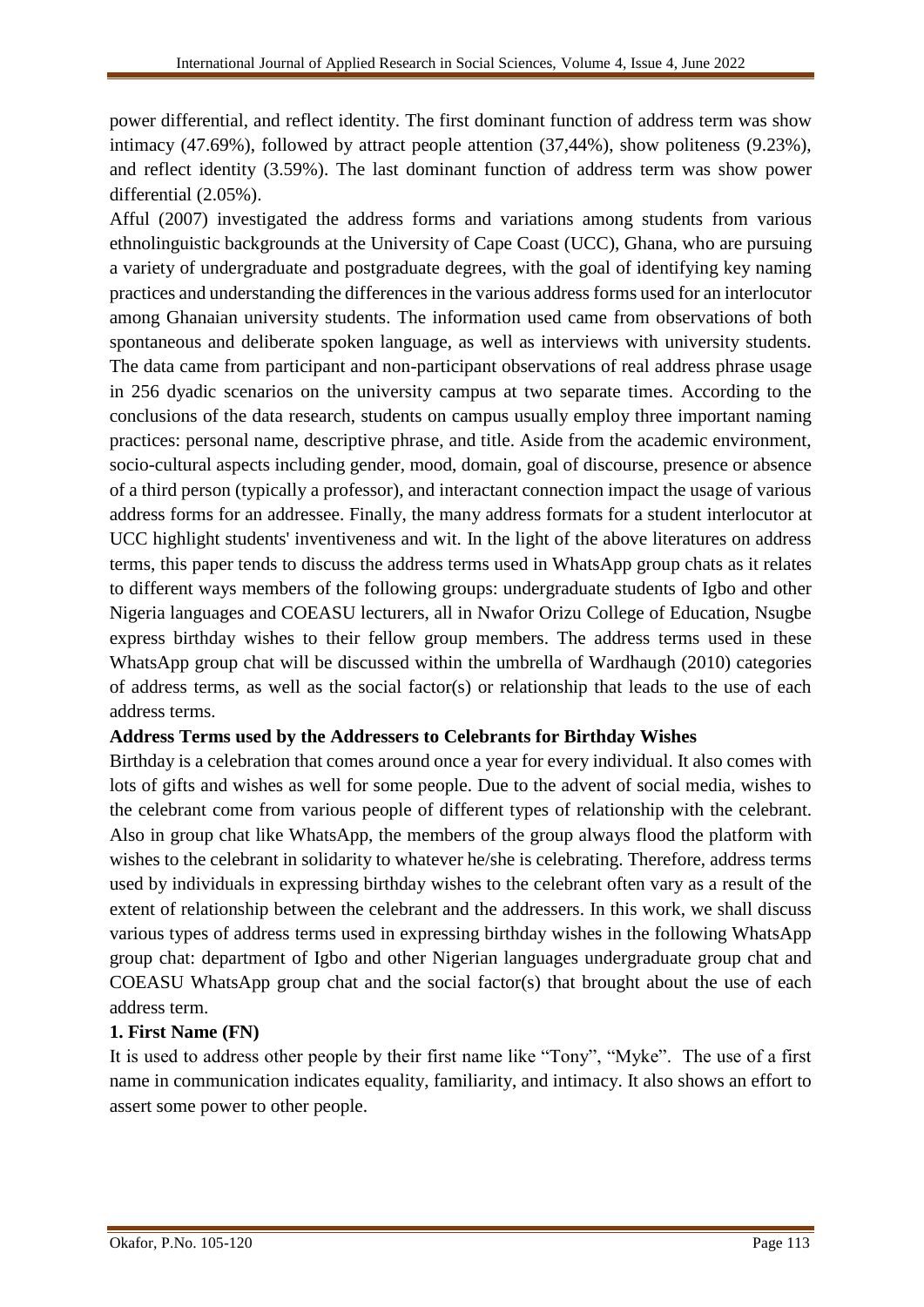| Table 1                             |               |  |
|-------------------------------------|---------------|--|
| <b>First Name</b>                   |               |  |
| <b>Undergraduate Students</b>       | <b>COEASU</b> |  |
| Happy birthday @ Oby Nwokolo        |               |  |
| Happy birthday Chioma               |               |  |
| Happy birthday @ Ifeoma Tunde-asolo |               |  |
| Happy birthday Ifeoma               |               |  |
| Happy birthday Nene                 |               |  |

Table 1 are the examples of First Name (FN) address term found in the chats of the WhatsApp group of the undergraduate students of Igbo and other Nigerian Languages of Nwafor Orizu College of Education, Nsugbe used in expressing birthday wish to their fellow students. The use of FN was applied only by the undergraduate students and null to the COEASU. The use of FN address term in expressing birthday wishes is viewed within the degree of intimacy because inasmuch as students have their differences, they never hesitate, most times in identifying with one another in occasions like this. However, the use of address terms easily portrays the extent of their intimacy as we can see in the above examples which consist of the following combination of address terms: FN alone signifies familiarity which is based just on course mates' levels; therefore, the degree of intimacy is medial. The case of FN plus LN is within the same pictures as the previous but except the FN plus LN of 'Happy birthday  $\omega$ Ifeoma Tunde-asolo' which seems more of 'in solidarity with others' birthday wish. But that with the abbreviated FN 'Oby' signifies that the familiarity is more intimate than that of just FN address term because some students are of the habit of including LN when addressing people.

### **Last Name (LN)**

In communication, the addresser's last name denotes social distance and unfamiliarity with the addressee. This form of address word is typically employed by someone with a greater social rank than the persons they wish to address. People's age can influence whether or not they utilize this form of address phrase. When younger people address elder individuals, they frequently use their title and last name; nevertheless, the context of conversation might disprove this notion. This address word denotes a lack of familiarity and power imbalance between the addresser and the recipient. Individuals of greater rank frequently use it to address people of lesser status.

Table 2 *Last Name*

| Last tvame                       |                                                                       |
|----------------------------------|-----------------------------------------------------------------------|
| <b>Undergraduate Students</b>    | <b>COEASU Staff</b>                                                   |
| Happy birthday Thompson my crush | Mrs Ng Oguejiofor happy birthday<br>Happy birthday Mrs Eucharia Nwosu |

The address term LN often shows a huge distance in relationship or a high degree of unfamiliarity between the addressee and the addresser in communication. However, there are occasions where it can be as a mark of respect due to age difference or occupational hierarchy. As stated earlier, sometimes context as well as the addressee can disclaim the idea that use of LN indicates unfamiliarity. For instance, in the address term under the column of undergraduate students, the addresser addressed the addressee using her LN which in the real sense signifies unfamiliarity. Conversely in this context, both are students of the same age group; moreso, the use of 'my crush' neutralises more the stated rules that guide the use of LN address term. In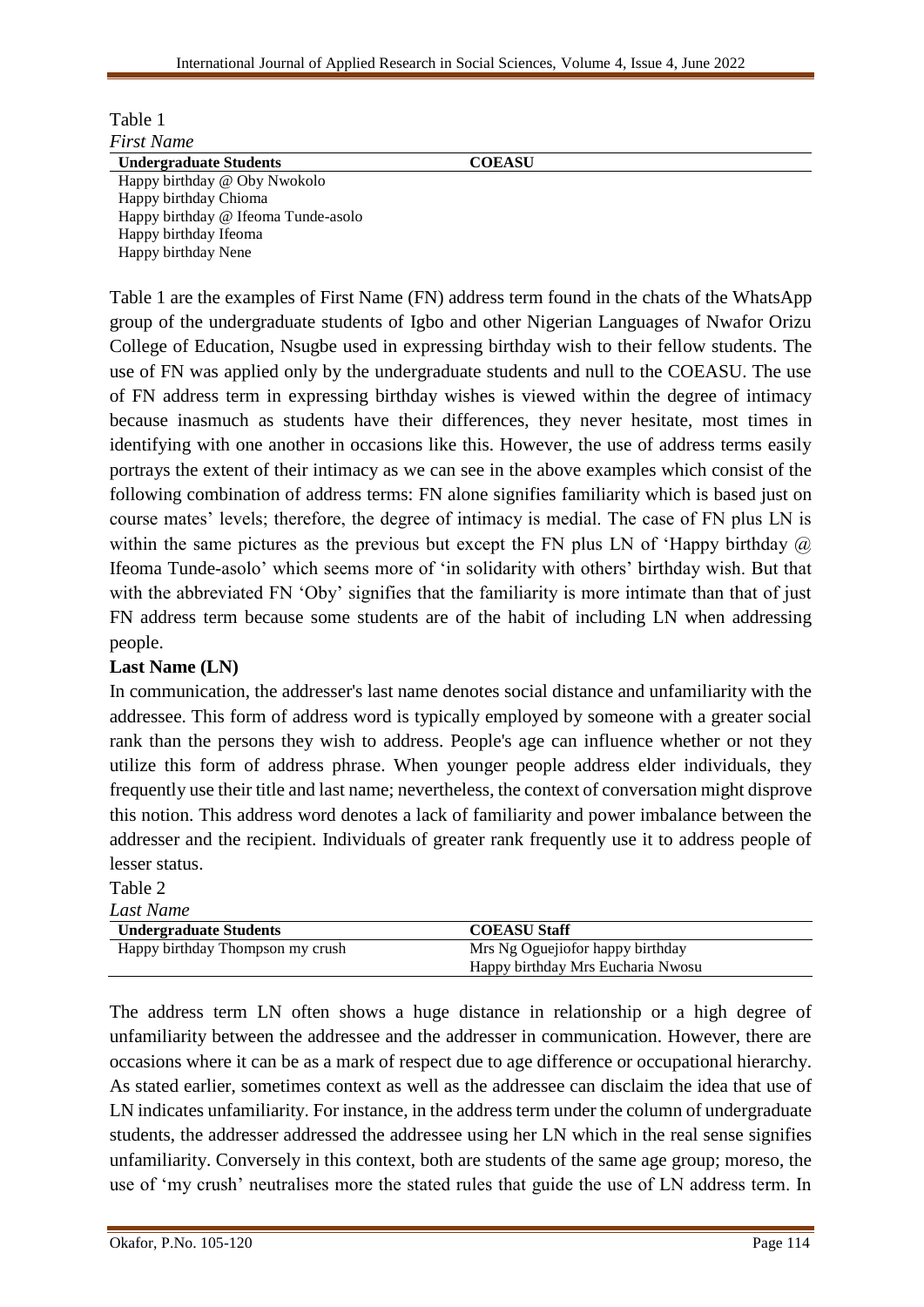our society presently, some people prefer to use LN in addressing people which can be as a result of habit or that within the circle, there are two individuals going by the same first name, so the best way to differentiate them is by the use of their LN. The same applies to the address terms in the column of COEASU; the addresser included an abbreviation FN 'Ng' of the addressee along with the TLN. The abbreviation signifies that there is a close relationship between them. Like stated above, sometimes in a group, there is every possibility of having individuals that bear the same FN, so the best way to indicate which one the addresser is addressing is to include the person's LN and sometimes T as the case may be. Finally, the last address term in the column of COEASU signifies the low degree of intimacy between the addresser and the addressee.

# **Title (T)**

This is a situation when the addressee communicates to the addresser using only his/her title, such as Professor, Doctor, and Barrister, so on. According to Wardhaugh (2010, p.268), the use of title only in addressing other people indicates the least intimate relationship, yet there are contexts where the addresser may choose to include FN or LN. The title only is usually used to determine the ranks of occupation. It can be concluded that the use of title only in addressing someone else is a sign that the addresser and the addressee have no close relationship or there is need for formality based on the context of use. Certain titles like 'Father', 'Sister', 'My Chairman', 'His or Her Excellency' and 'Your Honour' are applied without adding the last name.

Table 3

*Titles*

| <b>Undergraduate Students</b> | <b>COEASU Staff</b>                  |
|-------------------------------|--------------------------------------|
|                               | Happy birthday to my HOD             |
|                               | Happy birthday to you doc            |
|                               | My emeritus HOD, congratulations!    |
|                               | Happy birthday Dr Anuli              |
|                               | Happy birthday Doc                   |
|                               | Congratulations Doc                  |
|                               | Happy birthday my beloved director   |
|                               | Happy birthday HOD emeritus          |
|                               | Happy birthday Dr                    |
|                               | Onyeisi happy birthday ma            |
|                               | Happy birthday the most powerful HOD |
|                               | Happy birthday my hardworking HOD    |
|                               | Dame, happy birthday                 |

The use of T address term is a norm in the academic community and it can be a two-way thing: between two academic staff or from a non-academic to an academic. The use of T address term featured only in the group chat of the COEASU staff because students do not go with titles, even if, they always go with their FN in the school among their fellow students. In the above T address terms that existed among COEASU staff when expressing birthday wishes consist of the following forms: title alone 'HOD, Director, Dame', title with name 'Anuli', title with pet name 'beloved' and title with kinship term 'ma'. The ones that are addressed with only T show that the degree of intimacy between the celebrant and the addresser is very low; therefore, the addressers chose to be official in the birthday wishes. Furthermore, the ones with FN and pet name show that inasmuch as there is presence of T in addressing the celebrant, there is still a high degree of intimacy; however, the ones with FN are less intimate and more like just a wish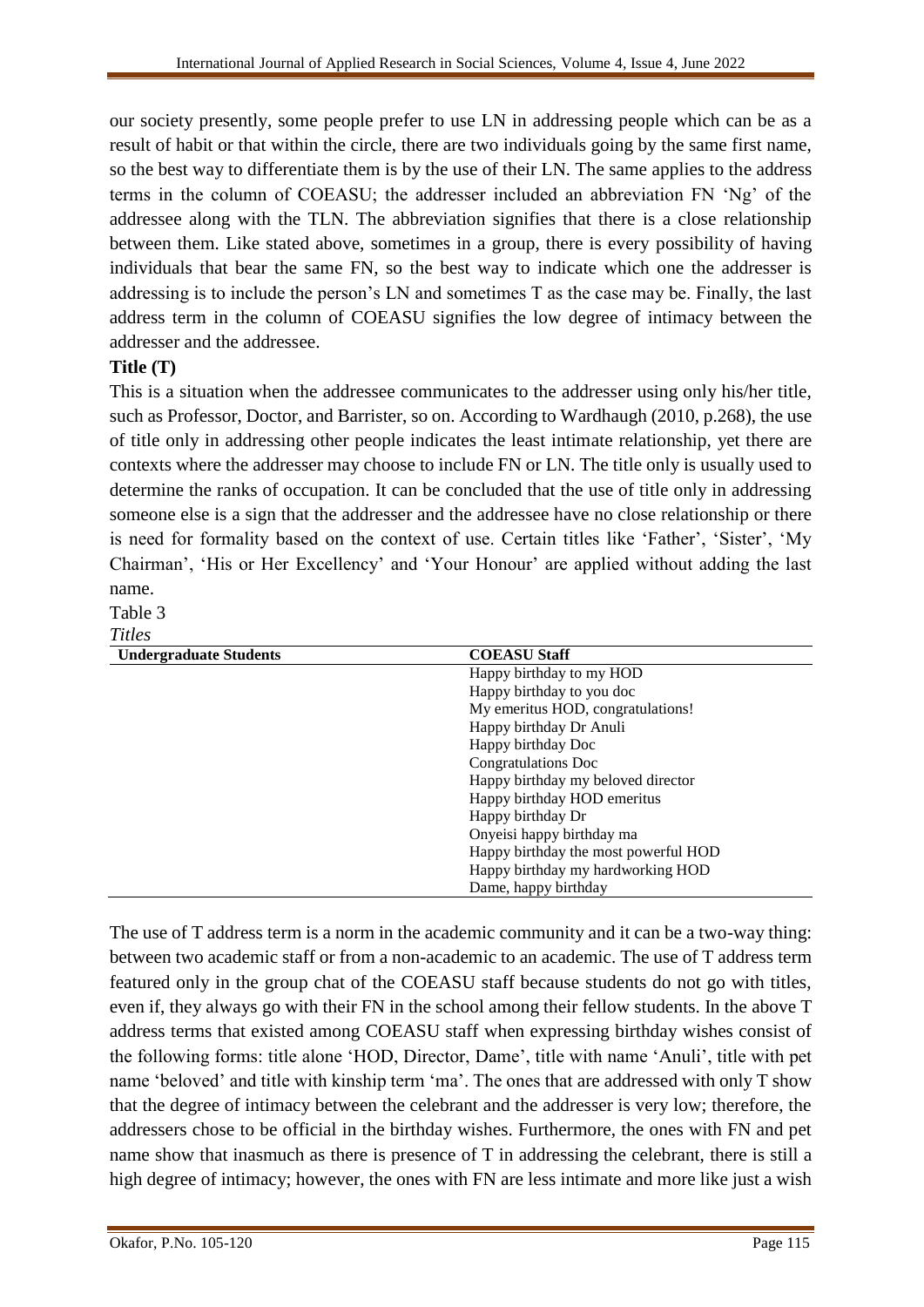in solidarity with the celebrant. The use of KT in this context signifies reverence as regards to age difference between the addresser and the celebrant. Finally, some of the T address terms bear an additional description to the title like hardworking, emeritus, powerful, and these explain the extent of familiarity between the addresser and the addressee or the quest for familiarity from the addresser to the addressee.

# **Special Nickname (SN)**

This is an address term used during communication where the addresser and the addressee have a very high intimate relationship, such as being close friends. Furthermore, special nickname portrays the presence of more intimacy between the communicators. It is often as a result of someone's attitude to things or his/her personality.

Table 4

| <b>Special Names</b>           |                                             |
|--------------------------------|---------------------------------------------|
| <b>Undergraduate Students</b>  | <b>COEASU Staff</b>                         |
| Happy birthday Oyii            | Mummy south happy birthday                  |
| Happy birthday mbaofesi Chinwe | Happy birthday Ada Awka                     |
| Oby nwannem happy birthday     | Mama south I wish you a very happy birthday |
| <b>Nmalicious Nkey Congrts</b> | Happy birthday Ojenanwayo                   |
|                                | Happy birthday my mathematician             |
|                                | Happy birthday great mathematician          |
|                                | Happy birthday greatest dy/dx               |
|                                | Omalicha di m, happy birthday               |
|                                | congrats my classmate                       |
|                                | My special lady D, happy birthday           |
|                                | Age gracefully my good neighbour            |
|                                | Happy birthday C C                          |
|                                | Chi baby, I thank god you're +1 today       |

Nickname can be a two-way thing: nickname used by an individual to a person based on personal relationship or nickname used by many to a person based on communal relationship or can be based on personal relationship that transcends communal use. This can be seen in the stated examples above. For instance, mummy south and its variants are a nickname addressed by many to a particular lecturer in the college; likewise Ada Awka and mathematician. But in the case of Ojenanwayo, my good neighbour and my special lady D, the special nicknames are examples of an individual special name to another individual. Nonetheless, one thing is apparent between these two forms of special nickname, both show a high degree of intimacy between the addresser and the addressee, and they feel it is right in an occasion like the celebration of their birthdays, in solidarity with others, it is right to identify with the celebrant with his or her special nickname which can be known by all in the college or known as an individual.

# **Pet Name (PN)**

Pet names are comparable to nicknames. Wardhaugh (2006, p.268-9) claims that using a pet name while addressing someone suggests a higher level of closeness than using a first name. The examples of pet name are "Honey" and "Sweetheart".

Table 5 *Pet Names*

| T CLIVATILO                           |                            |
|---------------------------------------|----------------------------|
| <b>Undergraduates Students</b>        | <b>COEASU Staff</b>        |
| Tomorrow for U babyin addy sweetheart | Happy birthday my dear HOD |
| Happy birthday Nwendy love            | Happy birthday beloved     |
|                                       |                            |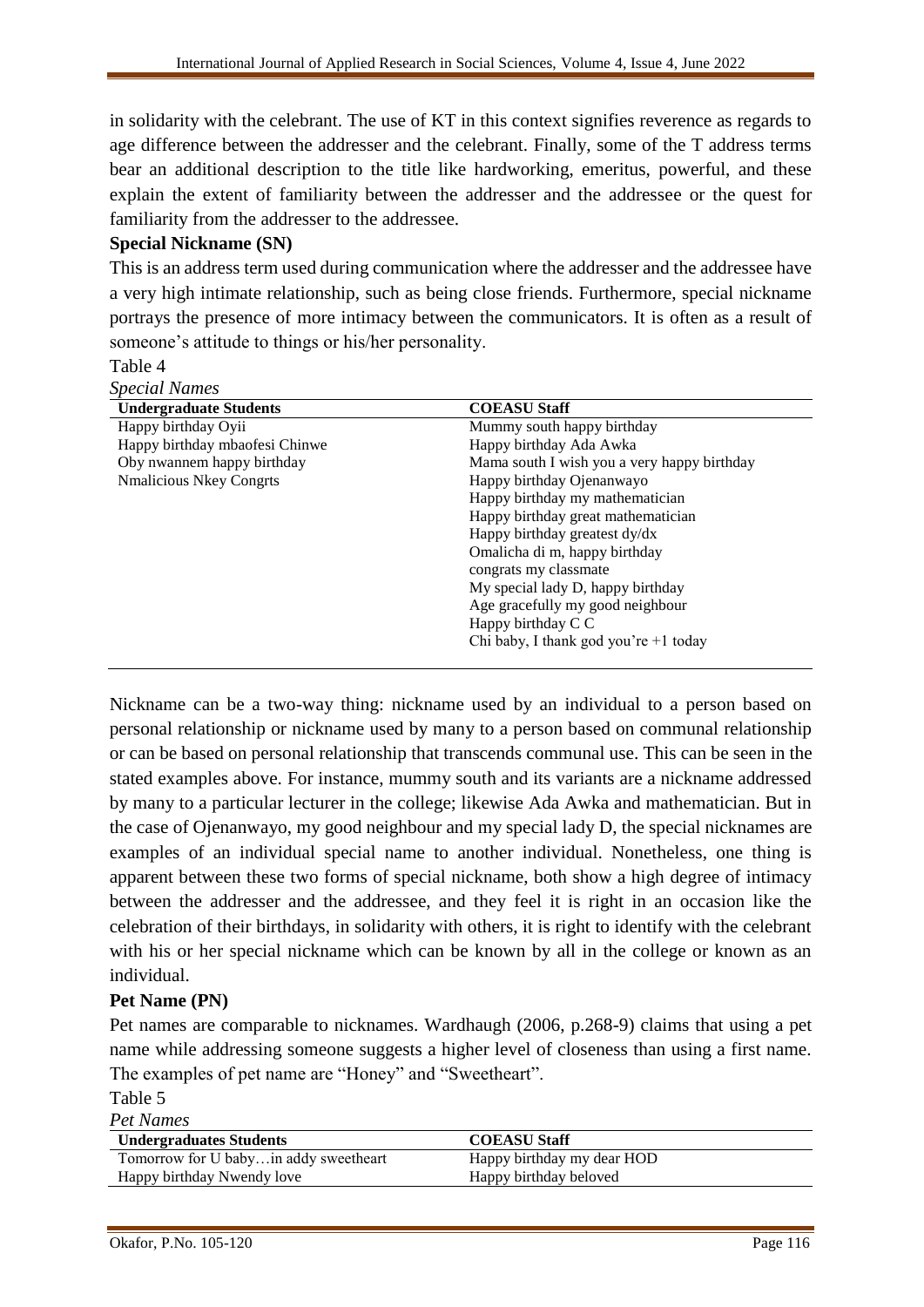| Happy birthday Shuga             | Lovely happy birthday my love                        |
|----------------------------------|------------------------------------------------------|
| Happy birthday to you princess   | Happy birthday dear                                  |
| Happy birthday to you dear       | Adanyi happy birthday                                |
| Happy birthday Rita baby         | Ezigbo Di ma anu! Happy birthday                     |
| Happy birthday to you my love    | HBD dear                                             |
| Oby darling happy birthday       | Happy birthday to an amazon                          |
| Happy birthday to you beautiful  | My beautiful sister congratulation                   |
| More blissful years 2 U Nky babe | My darling is plus 1 today                           |
| Happy birthday my babe           | Happy birthday nne ogbo nwa m                        |
| Happy birthday baby girl         | My beautiful angel both physical and spiritual happy |
| Happy birthday gorgeous          | birthday                                             |
| Happy birthday Chiommy girl      | Happy birthday my dear sister                        |
| Nnem more glorious years         | Happy birthday to my own sister and beloved friend   |
| Happy birthday darling           | Happy birthday my darling wife                       |
| Happy birthday 2 U lovely damsel | Happy birthday to a wonderful woman                  |
| Happy birthday nne               | Happy birthday glorious sister                       |
| Happy birthday Ezigbo            | My ever glittering sister, congratulations           |
| Happy birthday nwanyi mara mma   | Ada di ora mma happy birthday                        |
| Happy birthday my jewel          | Ada mbaise, very happy birthday                      |
|                                  | Happy to the original Ada Imo                        |

This address term remains the highest degree of intimacy among other address terms. It can also be called endearment address terms. The use of this address term does two things: it signifies an already existing intimacy or a pass for there to be an intimacy. Inasmuch as this particular address term is gradually becoming rampant among the young and the old, and from the data analysis, it remains the most used; an inappropriate use of it can be threatening to the addressee. In addition, looking at the examples of pet names and nicknames, both seem interwoven in the sense that some examples in any can serve as an example in the other. For instance such addresses like 'Ada di ora mma', 'Ada mbaise', 'original Ada Imo' can serve as nickname address terms.

### **Kinship Term (KT)**

Kinship words pertain to how different relatives are addressed and terms of reference used to determine their connection. The kinship system is divided into generations and ages, including terminology for both paternal and maternal lines. 'Father,' 'Mother,' 'Aunt,' and so on are examples of this address phrase. According to Luong (in Wardhaugh, 2010, p.271), Vietnamese address phrases such as "chau" which means "grandchild," "ba" which means "grandmother," and "bac" which means "older uncle/aunt" have a wide range of functions.

#### Table 6 *Kinship Name*

| <b>IVILIBILIP IVAILLE</b>     |                                |  |
|-------------------------------|--------------------------------|--|
| <b>Undergraduate Students</b> | <b>COEASU Staff</b>            |  |
|                               | Happy birthday beautiful mummy |  |
|                               | Happy birthday ma              |  |
|                               | Happy birthday my lovely wife  |  |
|                               | Happy birthday wifey           |  |
|                               |                                |  |

This is one of the least used address terms because it has to do more with family and its relatives. Often times the age difference among the students is so slim that they see themselves as the same in almost everything they do, even in the use of address terms. The older ones among them also try to blend in with the younger ones that they address them with their FN. Conversely, it does not apply same in the case of the COEASU which consists of different people of various ages. However, the degree of relationship between the young and the old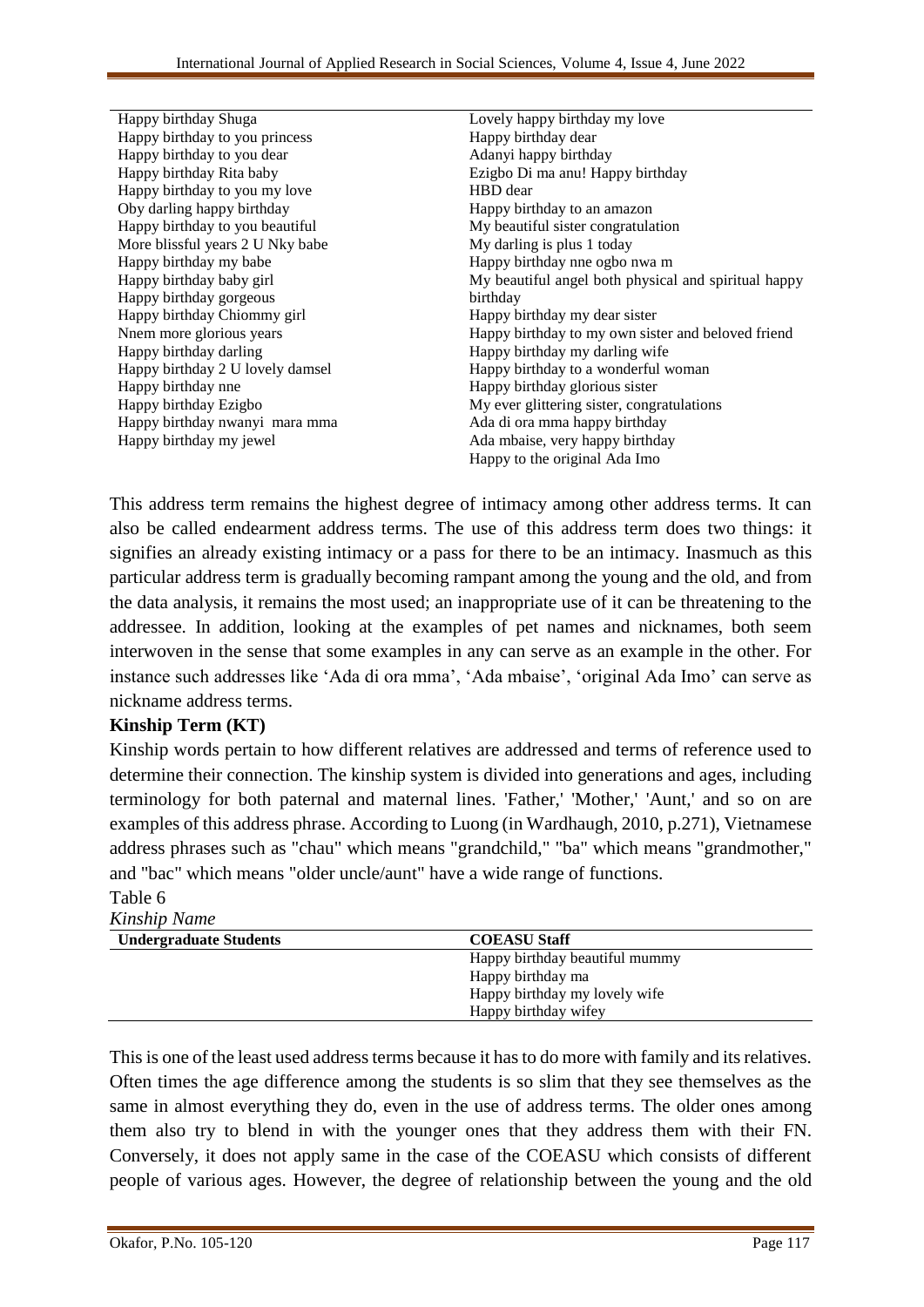members of this group will determine the choice of address term. From the above examples, for the addresser to address the addressee as 'mummy', it means that she treats the addresser in particular as her child or that she extends her love as a mother to people around her or that the age difference between both is so much to be addressed as 'mummy'. For the former, it means there is a familiarity or an extent in degree of relationship, but the latter signifies respect or reverence. In the case of 'wife' and its variants, it shows family because in Igbo culture, a woman is not just married to the husband, she is also married to all her husband's relations. Therefore in the stated above examples, the addressers used 'wifey and my beloved wife to portray the high degree of intimacy is narrowed down to family.

## **Without Address Term**

According to Wardhaugh (2010), this is a situation where the addresser chooses not to use any address terms towards the addressee. Perhaps, the addresser has no prior information about the person or there is a relationship gap between the communicators.

Table 7

| Without Address Term          |                                  |
|-------------------------------|----------------------------------|
| <b>Undergraduate Students</b> | <b>COEASU Staff</b>              |
| Hbd to U                      | Happy birthday                   |
| Happy birthday to you         | Happy birthday to you            |
|                               | Congratulations!                 |
|                               | Congratulations on your birthday |
|                               | Have a glorious bornday          |
|                               | Congratulations on your new age  |

The avoidance of address term can be seen as impolite or deficient in French language, but not so in English language. This type of address term gives us a true picture of solidarity in a group. The college consists of staff that run in hundreds, so there is no way they all will know one another not to say anything about identifying one another by name. Also, the WhatsApp group was created for dissemination of information which can be a joyous or sorrowful one. Therefore on such occasions, there are some staff that will like to congratulate the celebrant, though they do not know him/her, they deem it necessary to do the needful by sending their own birthday wish without address terms. In such a situation, it is better to go without address terms than to go with the wrong one, mostly, when it will threaten the face of the celebrant. It can also be that the addresser wishes to be formal in this situation by going without address term.

# **SUMMARY AND CONCLUSION**

From the above discussions, there are lots of seeming controversies related to the concept of address terms based on Wardhaugh (2010). This is as a result of the context the address terms took place in which is birthday wishes from one member of a WhatsApp group to another. This makes it an informal communication whereby anyone can use any type of address term to congratulate the celebrant. It is somehow limited, mostly in that of the COEASU. The following are the findings:

1. The context in which the address terms are used is informal. Therefore, there are combinations of address terms which neutralize the original concept of one address term or the other. This is as it relates to the degree of intimacy or familiarity. Examples are seen in LN (happy birthday Thompson my crush, Mrs Ng Oguejiofor happy birthday).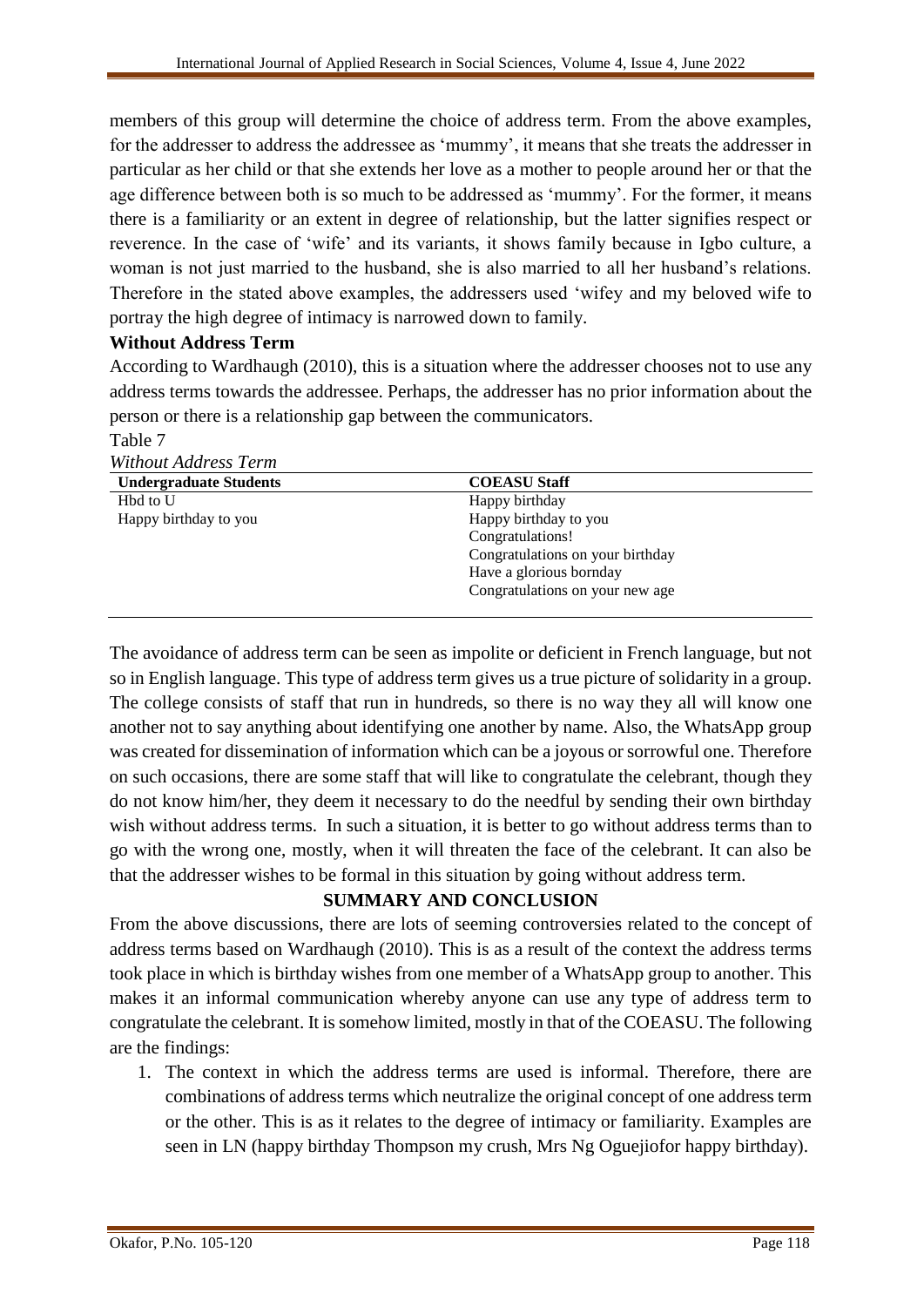- 2. Also, because the address term is discussed with an informal occasion which is birthday wishes, some address terms used are just to show solidarity and this can be seen in the birthday wishes without address term. In a community like this, there is no way all the staff will know one another, but this group chat becomes a link that unifies all. Therefore in an occasion like this, congratulatory messages are bound to flow in from so many people, both known and unknown with different forms of address terms. The people that know less of the celebrant and wish to congratulate him/her will go by address term with nothing.
- 3. Presence of dual language in the address terms also shows a high degree of intimacy between the celebrant and the addresser because language becomes a code when not everyone understands it. Even if others understand the code but so long it is used by a particular set of people, it still remains a code.
- 4. Also, the use of abbreviation like 'C C' and codes like 'shuga', 'mama south', dy/dx, dame in the birthday wishes signifies a high degree of intimacy between the celebrant and the addresser. Though the above mentioned can be classified under pet name or nickname, it remains a code to some users because not all the people that read the address term up from the chat know the origin.

In summary, the combination of two or more address terms can thwart the original concept of an address term. Also, some address terms are status specific and this can be seen in the above stated data whereby some columns of the undergraduates were empty. Wardhaugh's (2010, p.282) proposition is that "Address by title is the least intimate form of address terms in that titles usually designate ranks and occupations". However, this work states otherwise because the use of Without Address Term (WAT) on the side of COEASU depicts the lowest degree of intimacy because the people that used it are likely the people that may be seeing the celebrants for the first time or perhaps do see them but have not had any close encounter with them; however, wish to congratulate them in solidarity with others. Then on the part of the undergraduates, it is based on the differences among students, in that, each student has one or more students that he/she prefers to have as close friends. Therefore, the previous and latter can still be mirrored within the quest of solidarity.

### **References**

- Afful, J. B. (2007). Address forms and variation among university students in Ghana. *Nordic Journal of African Studies, 16*(2), 179-196*.*
- Awoonor-Aziaku (2021). Address Terms in Classroom Discourse: A Case of University of Cape Coast Students in Ghana. *Open Journal of Modern Linguistics*, *11,* 497-510.
- Bruns, H., & Kranich, S. (2021). Terms of address: a contrastive investigation of ongoing changes in British, American and Indian English and in German. In contrastive pragmatics. Online publication date: 10 March, 2021.
- Chaika, E. (1982). *Language: The social mirror*. Massachusetts: Newbury House Publisher.
- Dahlan, A. (2018). Address terms across cultures: A sociopragmatic analysis. Advances in social science, education and humanities research, Vol. 166. 4th PRASASTI International Conference on Recent Linguistics Research. Indonesia [surono@pbi.uad.ac.id](mailto:surono@pbi.uad.ac.id)